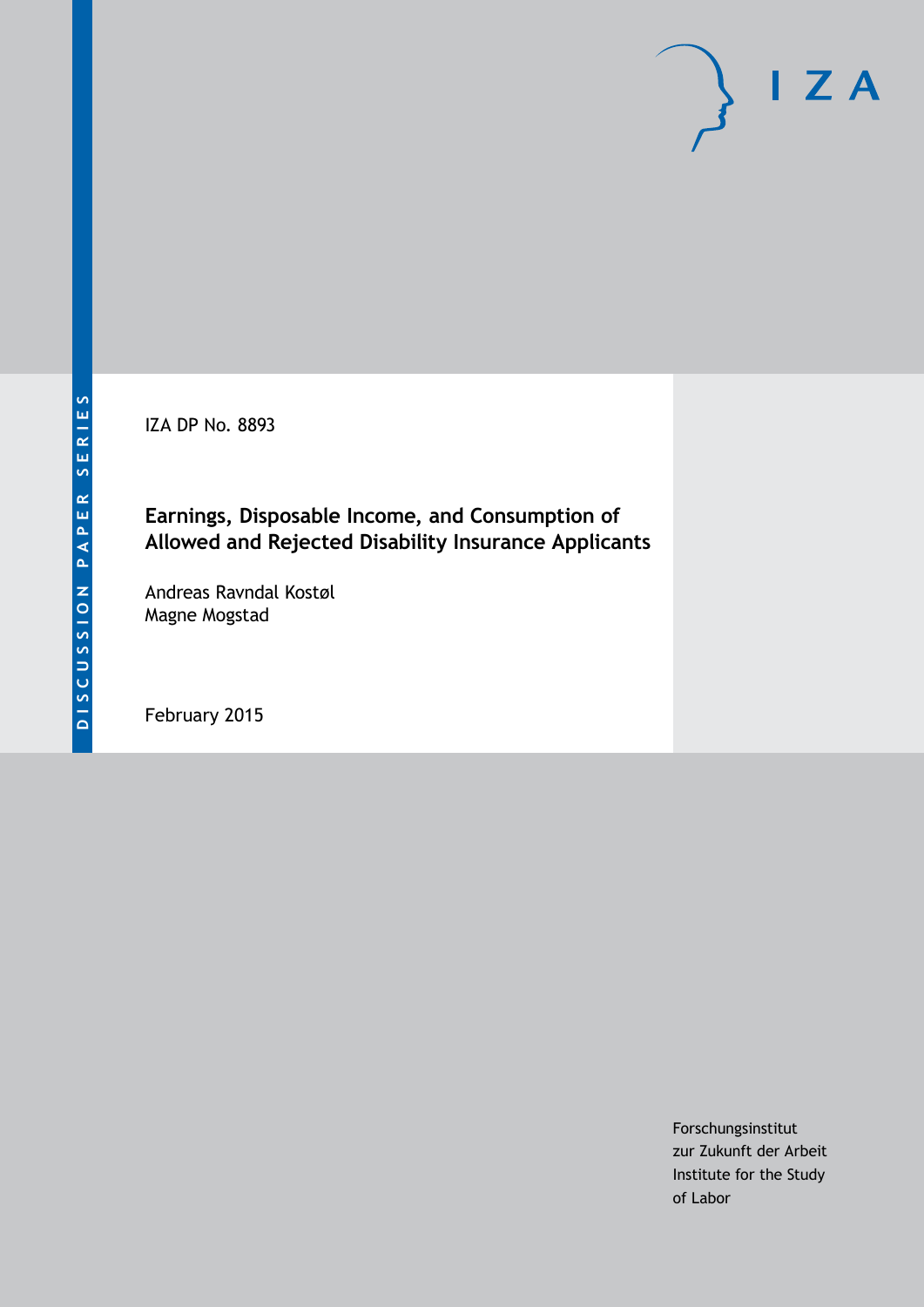# **Earnings, Disposable Income, and Consumption of Allowed and Rejected Disability Insurance Applicants**

#### **Andreas Ravndal Kostøl**

*Statistics Norway, University of Bergen and IZA*

#### **Magne Mogstad**

*University of Chicago, Statistics Norway, NBER and IZA*

Discussion Paper No. 8893 February 2015

IZA

P.O. Box 7240 53072 Bonn Germany

Phone: +49-228-3894-0 Fax: +49-228-3894-180 E-mail: [iza@iza.org](mailto:iza@iza.org)

Any opinions expressed here are those of the author(s) and not those of IZA. Research published in this series may include views on policy, but the institute itself takes no institutional policy positions. The IZA research network is committed to the IZA Guiding Principles of Research Integrity.

The Institute for the Study of Labor (IZA) in Bonn is a local and virtual international research center and a place of communication between science, politics and business. IZA is an independent nonprofit organization supported by Deutsche Post Foundation. The center is associated with the University of Bonn and offers a stimulating research environment through its international network, workshops and conferences, data service, project support, research visits and doctoral program. IZA engages in (i) original and internationally competitive research in all fields of labor economics, (ii) development of policy concepts, and (iii) dissemination of research results and concepts to the interested public.

<span id="page-1-0"></span>IZA Discussion Papers often represent preliminary work and are circulated to encourage discussion. Citation of such a paper should account for its provisional character. A revised version may be available directly from the author.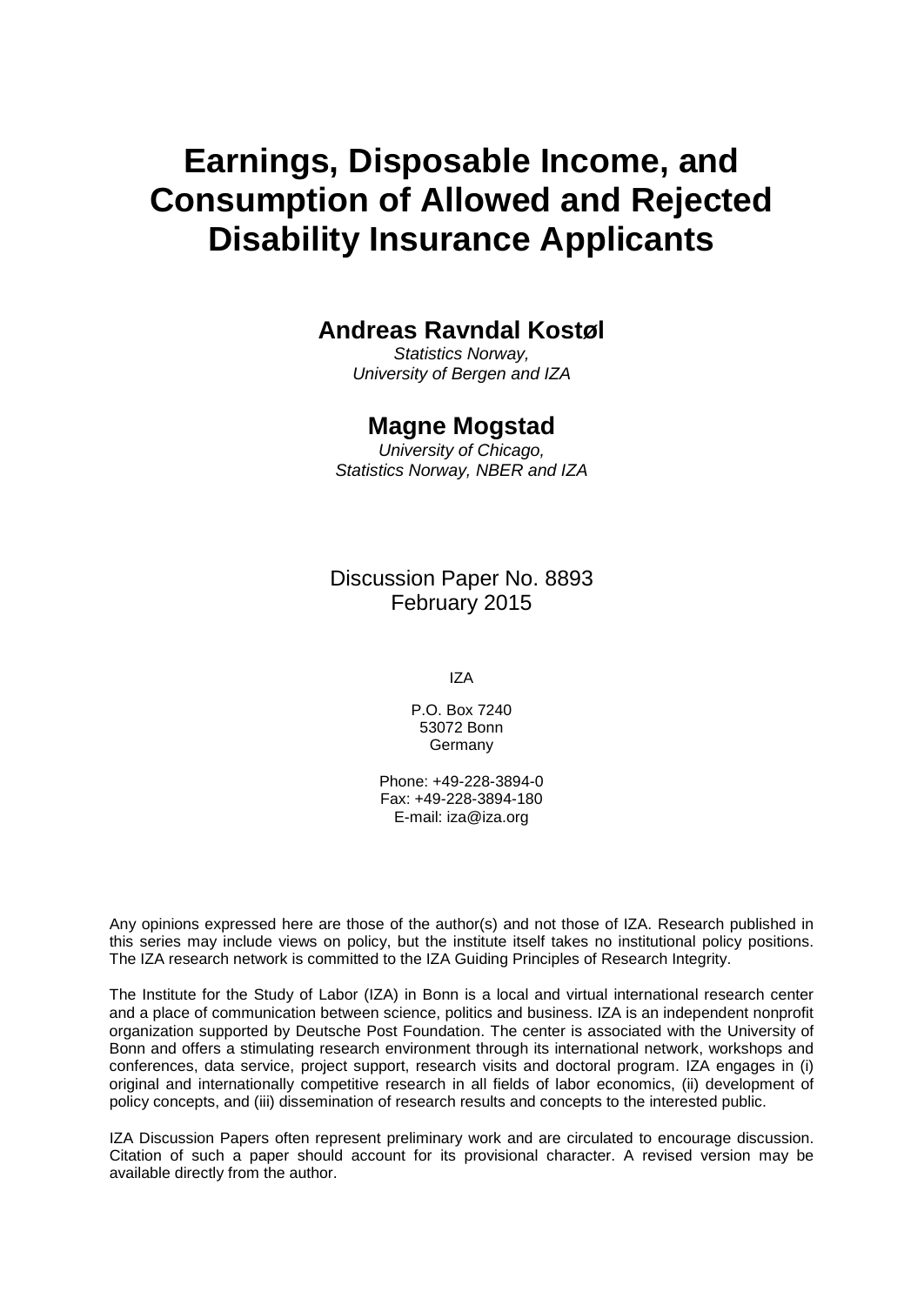IZA Discussion Paper No. 8893 February 2015

# **ABSTRACT**

## **Earnings, Disposable Income, and Consumption of Allowed and Rejected Disability Insurance Applicants[\\*](#page-1-0)**

Two key questions in thinking about the size and growth of the disability insurance program are to what extent it discourages work, and how valuable the insurance is to individuals and families. These questions motivate our paper. We begin by describing the earnings, disposable income and consumption of awarded and rejected DI applicants, before and after the disability onset and the allowance decision. Next, we discuss how these descriptive results can be interpreted through the lens of alternative empirical approaches. Our analysis uses a Norwegian population panel data set with detailed information about every individual and household.

JEL Classification: I38, J62, H53

Keywords: disability insurance, labor supply, benefit substitution, disposable income

Corresponding author:

Andreas Ravndal Kostøl Statistics Norway (SSB) PB 8191 Dep. 0033 Oslo Norway E-mail: [kos@ssb.no](mailto:kos@ssb.no)

\* This paper was prepared for the *American Economic Review Papers and Proceedings*, 2015. We thank Petra Persson for valuable comments and suggestions, and Lasse Eika for invaluable work in constructing the consumption data. Andreas Myhre provided excellent research assistance. The project received generous financial support from the Norwegian Research Council.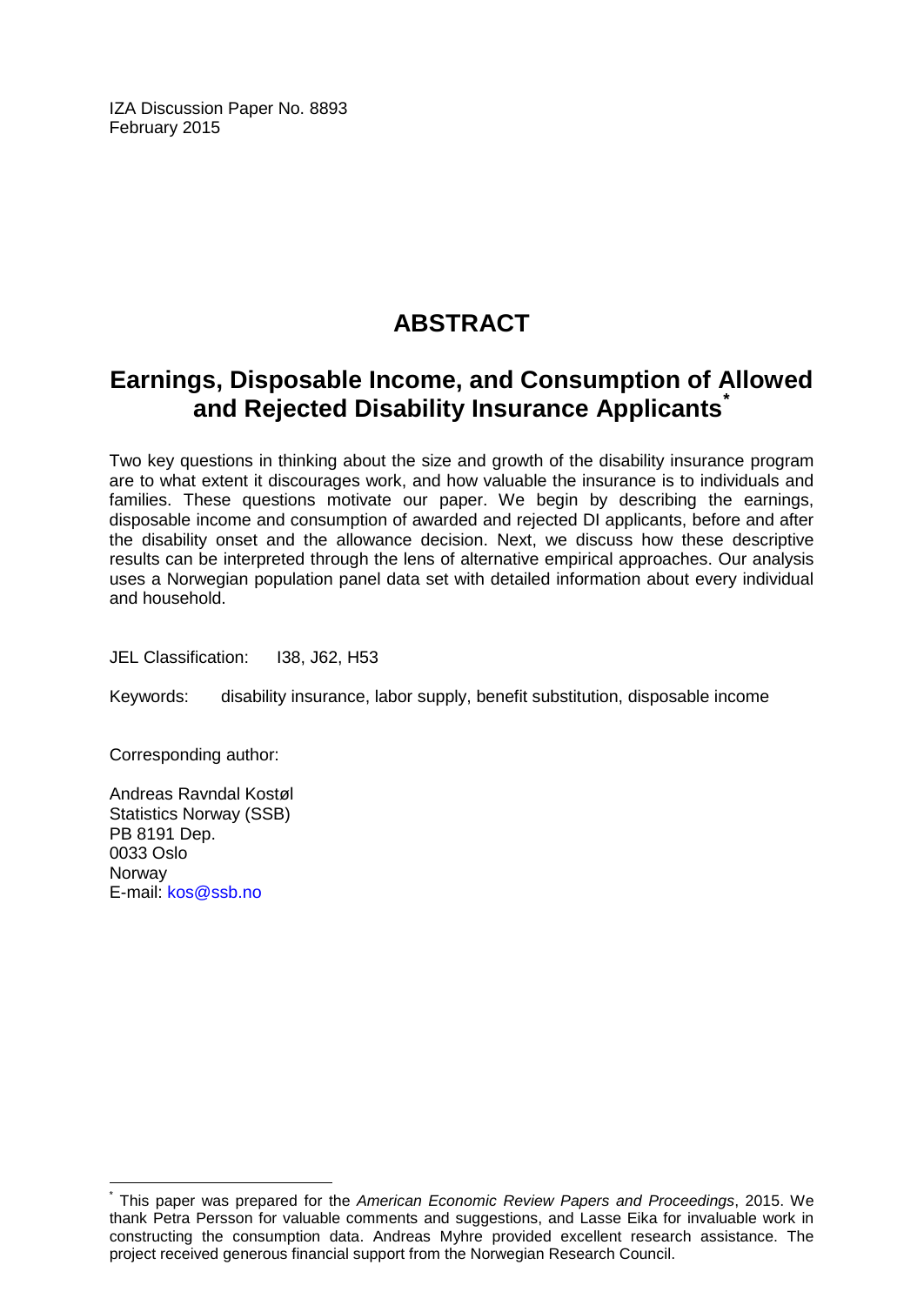Over the past 50 years, disability insurance (DI) rolls have risen dramatically in many OECD countries. In the U.S., the participation rate has increased from less than 1% to over 5% of the adult population. In many European countries, the increases are even more striking, from 1% to 7% in the U.K and from 2% to almost 10% in Norway.

Two key questions in thinking about the size and growth of the DI program are to what extent it discourages work, and how valuable the insurance is to individuals and families. These questions motivate our paper. We begin by describing the earnings, disposable income and consumption of awarded and rejected DI applicants, before and after the disability onset and the allowance decision. Next, we discuss alternative interpretations of these descriptive results, either through the lens of the approach taken in [Bound](#page-8-0) [\(1989\)](#page-8-0) or as a difference-in-differences analysis. The key to our study is that we can link a number of data sources from Norway, providing a population panel data set with detailed information about every individual and household.

#### 1 The disability insurance program

The Norwegian disability insurance (DI) program<sup>[1](#page-3-0)</sup> is designed to provide partial earnings replacements to all workers under the full retirement age who are unable to work because of a medically determined physical or mental impairment that has lasted for at least a year. The program also provides benefits to individuals who have a permanent partial disability, allowing them to combine disability benefits and part-time earnings. The level of DI benefits received is determined using a formula based on an individual's earnings history, and the proportion of income replaced is decreasing with past earnings so that low-wage workers replace a larger fraction of their earnings than do high-wage workers.

When an individual submits an application for DI benefits, it is reviewed by disability examiners. These examiners take into account health status, age, education, and work experience as well as the transferability of the applicant's skills. If the examiner concludes that the applicant cannot be expected to engage in any substantial gainful activity, a disability award is made. During the period we consider, a majority of claims were awarded by the disability examiners. If the DI claim is denied, the individual may appeal the decision or reapply at a later time.

#### 2 Data and sample selection

Our analysis uses several data sources, which we can link through unique identifiers for individuals and households. Taken together, they provide a population panel data set with information for

<span id="page-3-0"></span><sup>&</sup>lt;sup>1</sup>We refer to [Kostol and Mogstad](#page-8-1) [\(2014\)](#page-8-1) for a detailed description of the Norwegian DI program.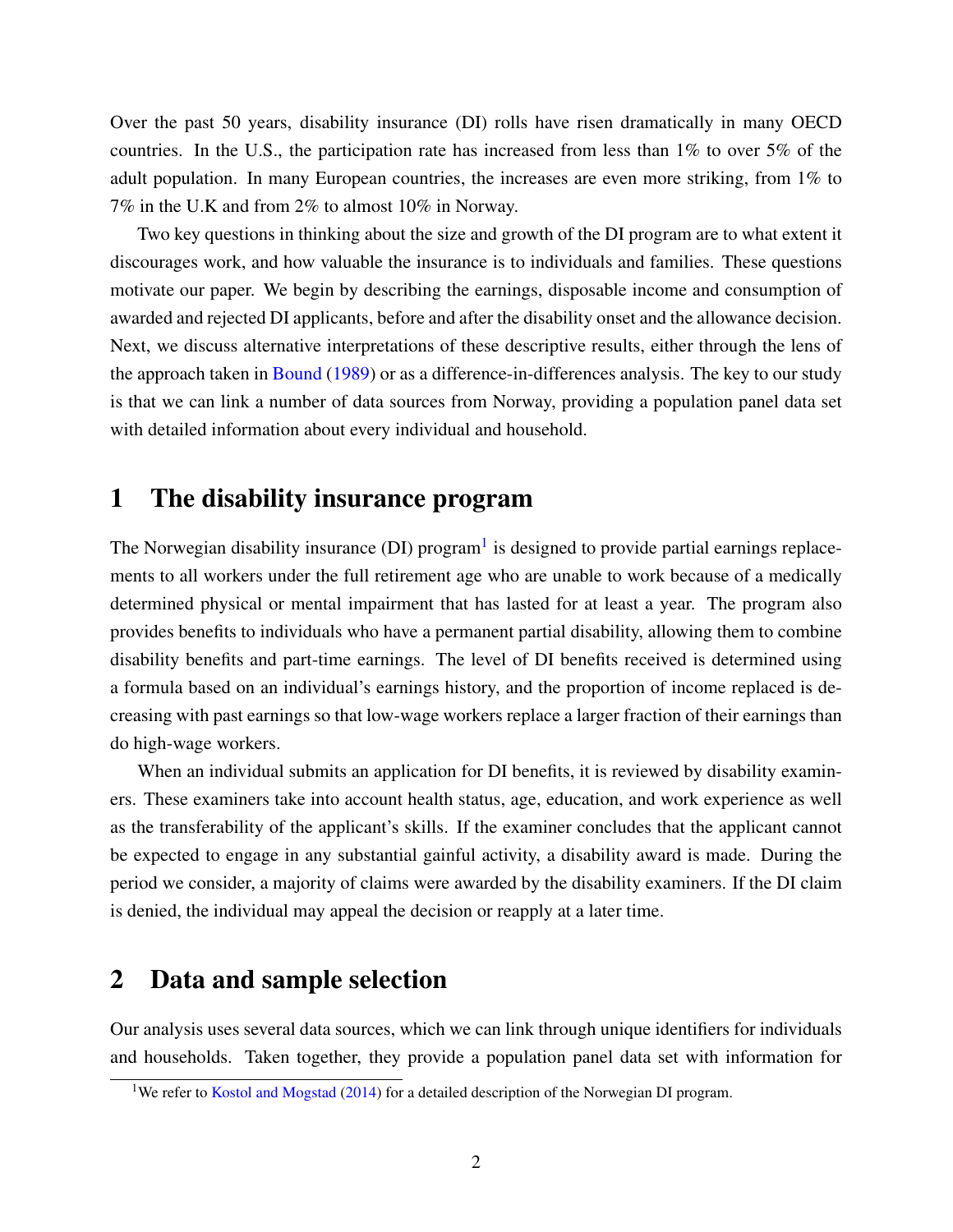every individual and household about their demographic characteristics (including age, gender, and number of children), disability application process (such as disability onset, impairment, allowance and rejection decisions), and socio-economic data (including education, earnings, cash transfers, disposable income, and consumption measures). Details about the data sources and each of the variables are given in the appendix.

We consider individuals who apply for DI benefits during the period 1998-2004. This sample restriction allows us to observe applicants and their families for at least five years before and after the allowance decision. We exclude individuals who were older than 62 years at the allowance decision. The reason for this age restriction is to avoid program substitution between DI and oldage retirement schemes. Following [von Wachter, Song and Manchester](#page-9-0) [\(2011\)](#page-9-0), our main analysis excludes rejected applicants who reapply within ten years of their denied DI claim. This sample restriction helps in interpreting the changes in earnings over time, as denied applicants who reapply have incentives to stay out of the labor force to signal disability. In the appendix, we show that our main findings are robust to this sample restriction. The appendix also documents the key characteristics of our sample of awarded and rejected applicants.

#### 3 Graphical evidence

Figure 1 provides a descriptive look at the data by plotting economic outcomes of awarded and rejected DI applicants, before and after the allowance decision. In the appendix, we provide figures which compare the economic outcomes before and after disability onset. The trends are broadly similar.

Graph (a) displays annual earnings of awarded and rejected applicants. Prior to the allowance decision, those who are awarded benefits have higher earnings than their denied counterparts. By the year of decision, earnings of awarded and denied individuals are fairly similar. Five years after the decision, average earnings of those allowed is \$6,200 while average earnings of those denied is \$25,500. Differences in earnings between those awarded and those denied emerge rapidly, and are quite stable 3-5 years after the decision.

In graph (b), we show yearly DI benefits and total cash transfers (including DI benefits) of awarded and rejected DI applicants. On average, awarded applicants recieve \$22,000 in DI benefits. However, rejected applicants are more likely to apply for and get on other transfer programs, after their DI claim is denied. This program substitution attenuates the loss of DI benefits, giving a difference of \$10,400 in total cash transfers between those allowed and those denied five years after the decision.

Graph (c) and (d) present the evolution of disposable income and consumption of awarded and rejected applicants at the household level (per capita). Our measure of disposable income is net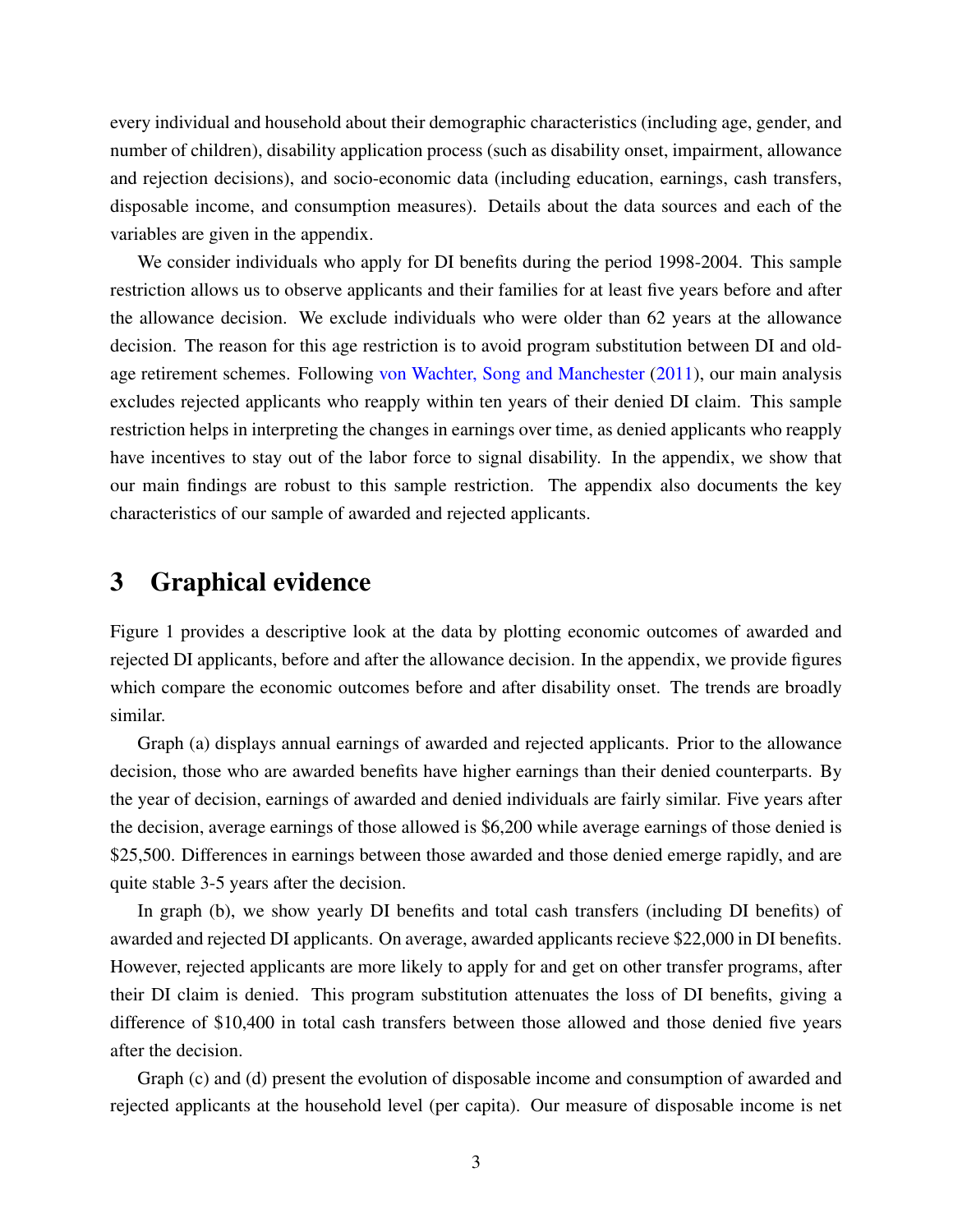of taxes and includes earnings, income from self-employment and capital, and cash transfers of all household members. As a result, it incorporates that spouses (or other household members) may respond to the allowance decision, by changing their labor supply or by applying for their own benefits. Our measure of consumption comes from the accounting identify that total expenditure in a period is equal to to income and the change in wealth across the period.





(c) Household disposable income (d) Household consumption Household variables are per capita, and nominal values are deflated to 2005, represented in US dollars using the average exchange rate  $NOK = 6$ .

The difference in disposable income between those awarded and those denied is about \$6,000, and changes little around the time of the allowance decision. As shown in the appendix, this is in part because rejected applicants increase their earnings after the DI claim is denied, but also program substitution and spousal responses seem to play a role. Both rejected and awarded appli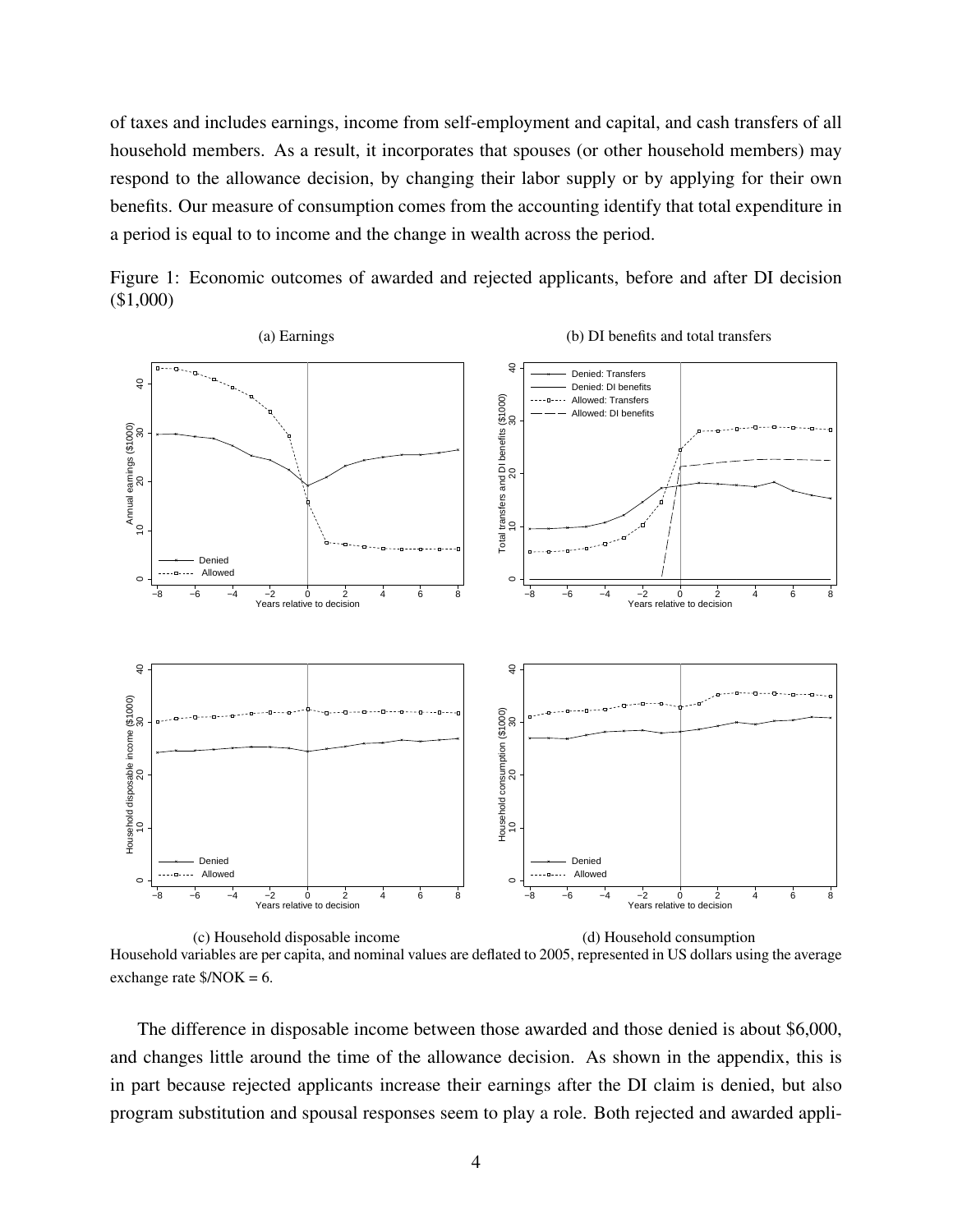cants have relatively low levels of (liquid) assets, and total expenditure follows closely disposable income.

#### 4 Interpreting the evidence

Table 1 presents the regression counterpart of the graphical evidence reported in Figure 1. In both the pre and post periods, we take five-year averages of the outcomes. In the appendix, we show that the regression results change little if we control for a wide range of observable characteristics, such as age, gender, education, marital status, and the type of disorder. We now discuss how the regression results can be interpreted through the lens of two alternative empirical approaches.

*Bound approach.* We begin by following the approach of [Bound](#page-8-0) [\(1989\)](#page-8-0). He uses rejected applicants as a control group for awarded applicants, and considers the post-decision labor outcomes of those who are denied as an (upper bound) estimate of the counterfactual labor outcomes of those who are allowed. Recent studies have extended this analysis, in part by analyzing different time periods but also with quasi-experimental variation in the disability determination process to improve the comparability of rejected and awarded recipients.<sup>[2](#page-6-0)</sup> To date, the existing research focuses on the labor market impact of DI allowance, and little is known about the consequences for disposable income and consumption.<sup>[3](#page-6-1)</sup>

The first column of Panel A shows that rejected applicants have much higher earnings than allowed applicants in the five years after the decision. In the Bound approach, this difference suggests substantial earnings capacity of allowed applicants. By comparison, the first column of Panel B compares the cash transfers of denied and allowed applicants in the five years after the decision. Interpreting the cash transfers of those who are denied as an estimate of the counterfactual cash transfers of those who are allowed, suggests that total transfer payments increase considerably if an individual is awarded DI. In contrast to earnings, the transfer payments are either nontaxable or taxed at a low rate. The last two panels of Column 1 compare five-year averages of household disposable income and consumption of awarded and rejected applicants. In the Bound approach, these estimates suggest a 26 (19) percent gain in income (consumption) from being allowed DI.

<span id="page-6-0"></span><sup>2</sup>See e.g. [Chen and van der Klaauw](#page-8-2) [\(2008\)](#page-8-2), [von Wachter, Song and Manchester](#page-9-0) [\(2011\)](#page-9-0), [Maestas, Mullen and Strand](#page-9-1) [\(2013\)](#page-9-1), [French and Song](#page-8-3) [\(2014\)](#page-8-3), and [Dahl, Kostøl and Mogstad](#page-8-4) [\(2014\)](#page-8-4).

<span id="page-6-1"></span> $3$ Two notable exceptions are [Meyer and Mok](#page-9-2) [\(2013\)](#page-9-2), who document changes in income and consumption that follow self-reported health changes or disability, and [Low and Pistaferri](#page-8-5) [\(2012\)](#page-8-5) who provide simulations from a calibrated a life-cycle model to compare the insurance value and incentive costs of DI benefits.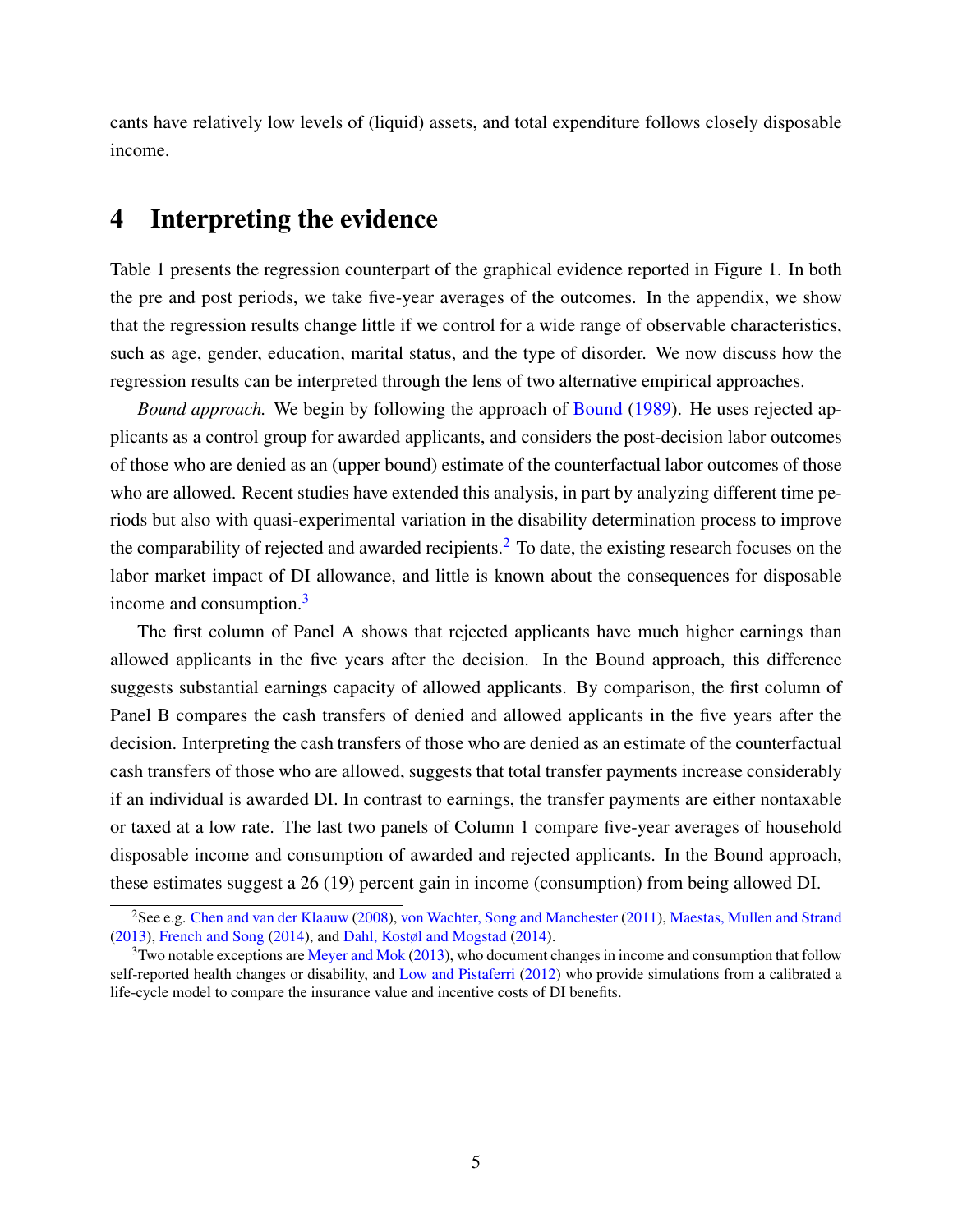|                         | Difference | Changes in outcomes |              |                 |           | Difference-in-differences<br>Post decision - |           |
|-------------------------|------------|---------------------|--------------|-----------------|-----------|----------------------------------------------|-----------|
|                         | Post       | Post decision -     |              | Post decision - |           |                                              |           |
|                         | decision   |                     | pre decision |                 | pre onset |                                              | pre onset |
| Estimation sample:      |            |                     |              |                 |           |                                              |           |
| Allowed applicant:      | ✓          | ✓                   |              | ✓               |           | $\checkmark$                                 |           |
| Rejected applicant:     | ✓          |                     | ✓            |                 | ✓         | ✓                                            | ✓         |
|                         | (1)        | (2)                 | (3)          | (4)             | (5)       | (6)                                          | (7)       |
| Individual:             |            |                     |              |                 |           |                                              |           |
| A: Earnings             | $-14.17$   | $-26.91$            | $-2.32$      | $-36.18$        | $-4.63$   | $-24.59$                                     | $-31.55$  |
|                         | (0.16)     | (0.06)              | (0.16)       | (0.07)          | (0.19)    | (0.17)                                       | (0.20)    |
| <b>B</b> : Transfers    | 9.83       | 18.63               | 4.98         | 24.10           | 8.26      | 13.65                                        | 15.85     |
|                         | (0.12)     | (0.04)              | (0.12)       | (0.04)          | (0.14)    | (0.12)                                       | (0.15)    |
| Household (per capita): |            |                     |              |                 |           |                                              |           |
| C: Disposable income    | 6.56       | 0.74                | 0.58         | 0.36            | 1.05      | 0.16                                         | $-0.68$   |
|                         | (0.10)     | (0.02)              | (0.07)       | (0.03)          | (0.09)    | (0.07)                                       | (0.09)    |
| D: Consumtion           | 5.41       | 1.93                | 1.43         | 2.43            | 2.32      | 0.50                                         | 0.11      |
|                         | (0.15)     | (0.04)              | (0.14)       | (0.05)          | (0.15)    | (0.14)                                       | (0.16)    |
| <b>Observations</b>     | 141,370    | 258,839             | 26,097       | 242,130         | 25,253    | 284,936                                      | 267,383   |

Table 1: Awarded and rejected applicants: Differences and changes in outcomes (\$1,000)

This table shows differences in mean outcomes across the groups of allowed and rejected applicants; within group changes in outcomes before and after decision, and difference-in-difference across groups and time. Standard errors (in parenthesis) are robust to heteroscedasticity and clustered at the individual level. Household variables are per capita, and nominal values are deflated to 2005, represented in US dollars using the average exchange rate  $\gamma NOK = 6$ .

*Difference-in-differences.* Although the estimates in Column 1 change little if we control for observable characteristics of awarded and rejected applicants, the stark differences in their preapplication earnings profiles raise concerns about selection on unobservables. Columns 2-5 document the changes over time in the outcomes of awarded and denied applicants, using five-year averages in the pre and post periods. Awarded applicants tend to have much higher pre onset earnings than denied applicants. The earnings of awarded applicants decline steadily in the years leading up to the decision, whereas rejected applicants experience a relatively small decline in earnings from disability onset to decision.

One possible way to address the concern for selection on unobservables is to use a difference-indifferences (DiD) approach, comparing the changes in outcomes of awarded and rejected applicants before and after the decision. The last two columns report such DiD estimates. While the results should be interpreted with caution, the common pre-trends in graphs (c) and (d) of Figure 1 indicate that the DiD approach may provide more credible evidence for disposable income and consumption than for earnings and transfers.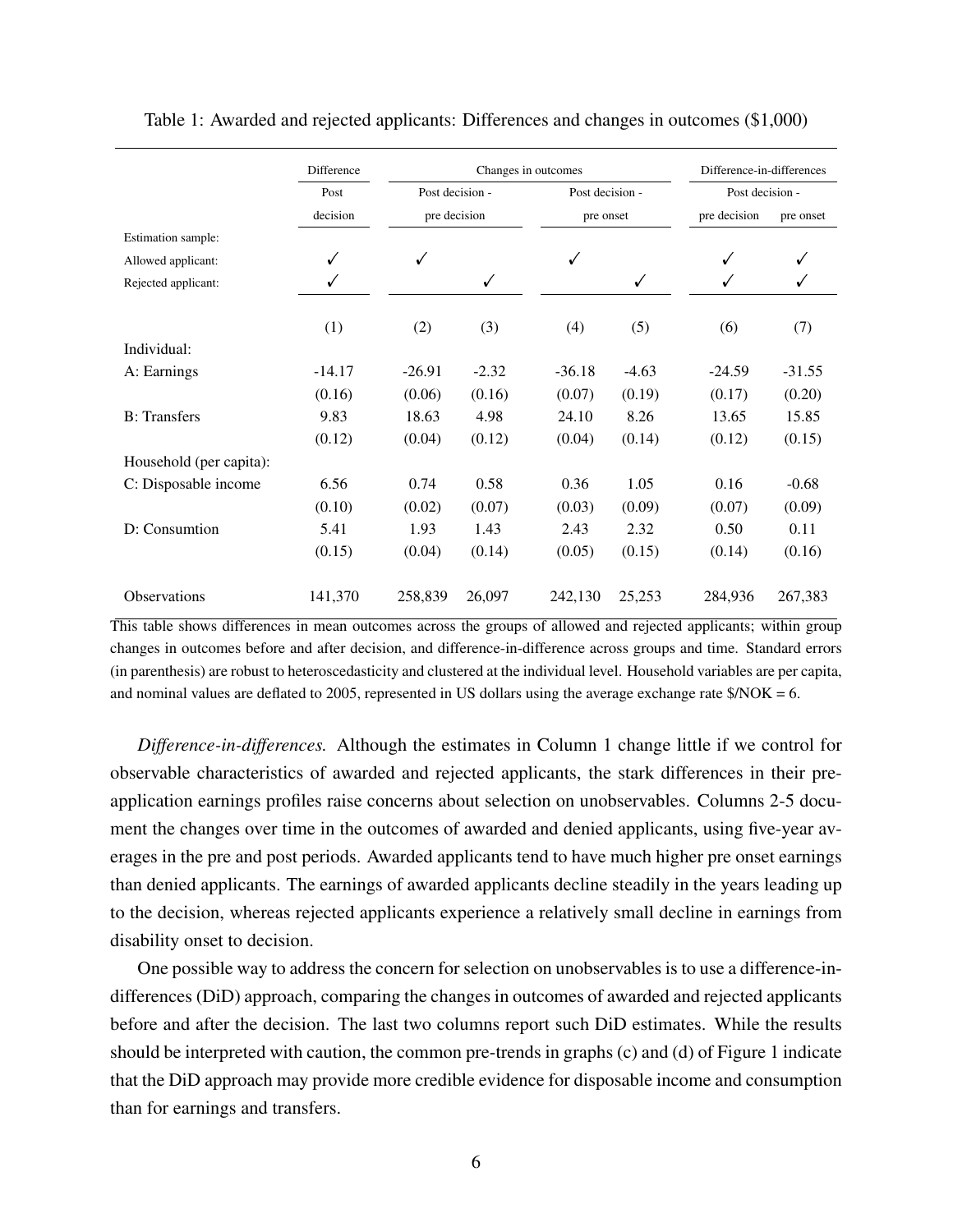In contrast to the results from the Bound approach, the DiD estimates suggest little if any impact on disposable income or consumption from being allowed DI. This conclusion holds true when we use the years prior the decision as the pre-treatment period (column 6), and when we compare the outcomes after the decision to those before disability onset (column 7).

#### 5 Concluding remarks

The stark differences between the Bound approach and the DiD analysis point to the importance of unobservable differences between rejected and allowed applicants. To draw firm conclusions about the impact of being allowed DI on earnings, income and consumption, it would therefore be very useful to exploit quasi-experimental variation in the disability determination process. At the same time, it is necessary to better understand the behavioral responses to program parameters and the role of other insurance mechanisms, such as spouse's labor supply, benefit substitution, and self-insurance through savings. Improving the comparability of rejected and awarded recipients and quantifying the extent to which DI crowds out or adds to other insurance mechanisms are therefore important next steps in assessing the trade-off between costs and insurance aspects of the DI program.

#### References

- <span id="page-8-0"></span>Bound, J. 1989. "The Health and Earnings of Rejected Disability Insurance Applicants." *American Economic Review*, 79(3): 482–503.
- <span id="page-8-2"></span>Chen, S., and W. van der Klaauw. 2008. "The work disincentive effects of the disability insurance program in the 1990s." *Journal of Econometrics*, 142(2): 757–784.
- <span id="page-8-4"></span>Dahl, Gordon B., Andreas Ravndal Kostøl, and Magne Mogstad. 2014. "Family Welfare Cultures." *The Quarterly Journal of Economics*, 129(4): 1711–1752.
- <span id="page-8-3"></span>French, Eric, and Jae Song. 2014. "The effect of disability insurance receipt on labor supply." *American Economic Journal: Economic Policy*, 6(2): 291–337.
- <span id="page-8-1"></span>Kostol, Andreas Ravndal, and Magne Mogstad. 2014. "How Financial Incentives Induce Disability Insurance Recipients to Return to Work." *American Economic Review*, 104(2): 624–55.
- <span id="page-8-5"></span>Low, Hamish, and Luigi Pistaferri. 2012. "Disability Insurance and the Dynamics of the Incentive-Insurance tradeoff." *NBER Working Paper*.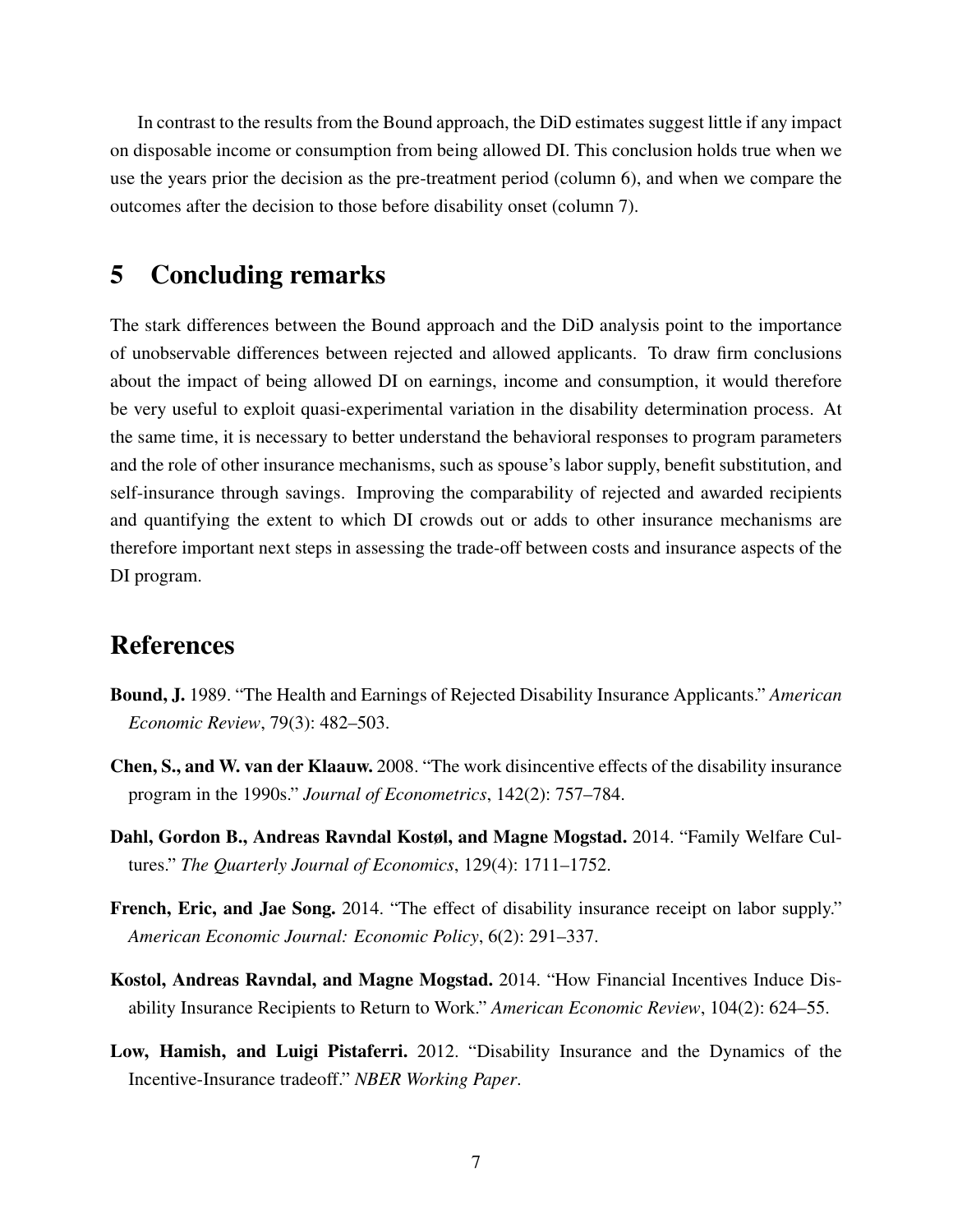- <span id="page-9-1"></span>Maestas, Nicole, Kathleen J. Mullen, and Alexander Strand. 2013. "Does Disability Insurance Receipt Discourage Work? Using Examiner Assignment to Estimate Causal Effects of SSDI Receipt." *American Economic Review*, 103(5): 1797–1829.
- <span id="page-9-2"></span>Meyer, Bruce D., and Wallace K.C. Mok. 2013. "Disability, Earnings, Income and Consumption." National Bureau of Economic Research Working Paper 18869.
- <span id="page-9-0"></span>von Wachter, Till, Jae Song, and Joyce Manchester. 2011. "Trends in Employment and Earnings of Allowed and Rejected Applicants to the Social Security Disability Insurance Program." *The American Economic Review*, 101(7): 3308–29.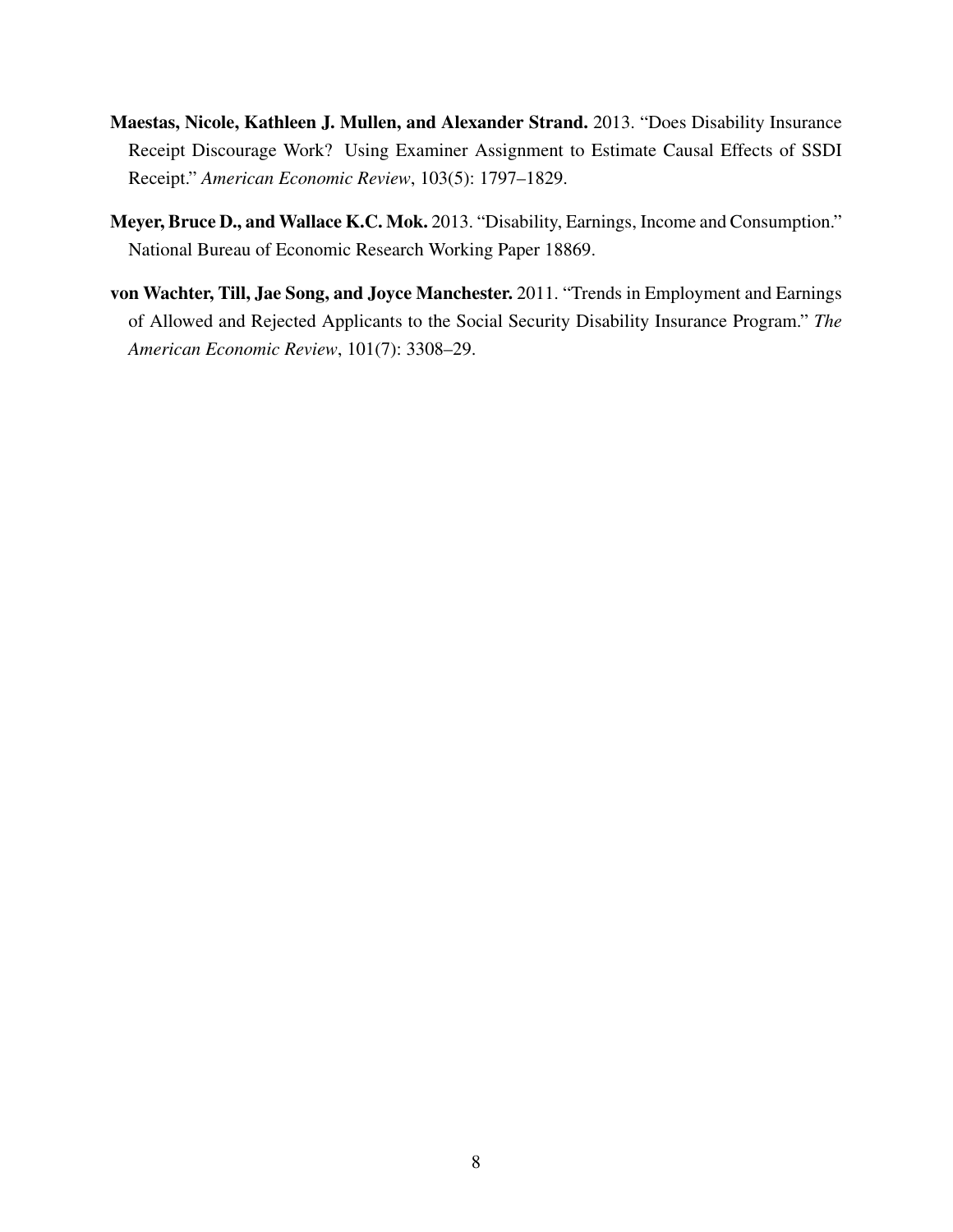## ONLINE APPENDIX

#### <span id="page-10-1"></span>A.1 Data and sample selection

Our analysis employs several data sources that we can link through unique identifiers for each individual. Information on DI benefits comes from social security registers that contain complete records for all individuals who entered the DI program during the period 1967-2010. The data set includes information on the individual's work history and medical diagnosis, the month when DI was awarded (or denied), and the level of DI benefits received. We merge these data sets with administrative registers provided by Statistics Norway, using a rich longitudinal database that covers every resident from 1967 to 2010. For each year, it contains individual demographic information (such as sex, age, and education).

Since 1993, we have detailed information on virtually all sources of income (such as wages, income from self employment, capital income, cash transfers), most types of assets and durables (such as deposits, securities, liabilities, pension plans, real estate, cars), and asset-specific returns and rates of depreciation at a disaggregate level. We use this information to construct measures of household consumption from the accounting identity that total expenditure in a period is equal to to income and the change in wealth across the period. To assess the validity of the method to impute consumption, we have checked our measures of total expenditure against those reported in the Norwegian family expenditure surveys.

Details about the data sources and each of the variables are given in Appendix Table [A.1.](#page-11-0) The coverage and reliability of Norwegian registry data are rated as exceptional in international quality assessments.<sup>[1](#page-10-0)</sup> Importantly, the Norwegian income and asset data has several advantages over those available in most other countries. First, there is no attrition from the original sample because of the need to ask permission from individuals to access their tax records. In Norway, these records are in the public domain. Second, our income data pertains to all individuals, and not only to jobs covered by social security. Third, incomes and assets are recorded without any top or bottom coding.

In Appendix Table [A.2,](#page-12-0) we document the key characteristics of individuals who apply for DI during the period 1998 to 2004. We split the applicants into four groups depending on allowance decision and reapplication: Initially allowed; initially denied, no re-application; initially denied but allowed on re-application; initially denied and denied on re-application.

In our main analysis, we focus on the first two groups of applicants, excluding individuals who reapply within ten years of their denied DI claim. We also exclude individuals who were older

<span id="page-10-0"></span><sup>&</sup>lt;sup>1</sup>See e.g. Atkinson, Rainwater, and Smeeding (1995): "Income Distributions in OECD countries: evidence from the Luxembourg Income Study", OECD Publications and Information Center.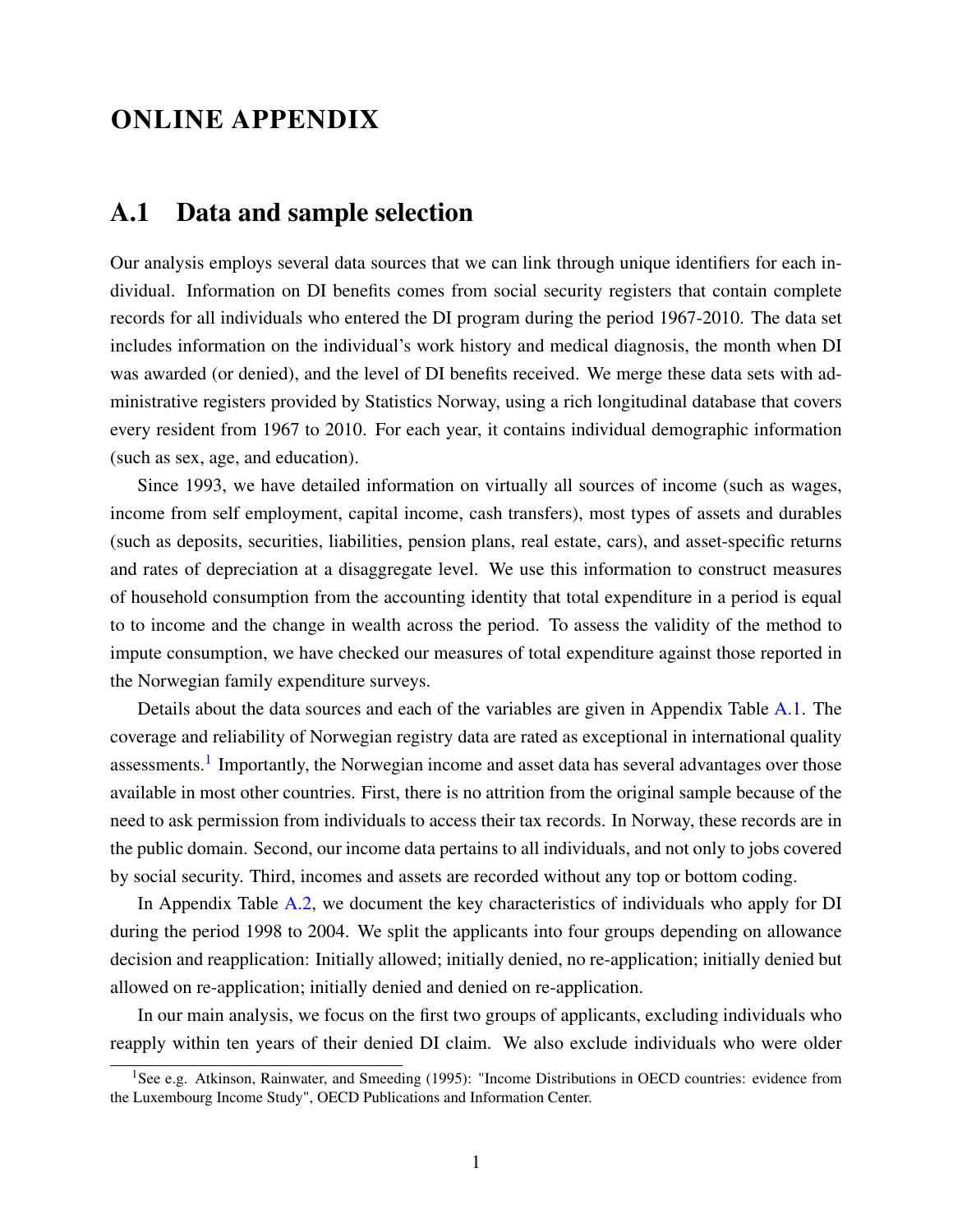than 62 years at the allowance decision (to avoid program substitution between DI and old-age retirement schemes). Appendix Table [A.3](#page-13-0) displays summary statistics of the economic outcomes for the main estimation sample. Note that in the graphical analysis of the outcomes of allowed and rejected applicants over time, we exclude observations for years in which an individual is dead, has emigrated, is younger than 18 or older than 67 (and thus ineligible for DI).

<span id="page-11-0"></span>

| <b>Application data</b>                                       | Source: FD-trygd                                                                                                                                                  |
|---------------------------------------------------------------|-------------------------------------------------------------------------------------------------------------------------------------------------------------------|
| Decision/application                                          | Year and month of decision/application                                                                                                                            |
| Disability/sickness onset                                     | Year and month of disability/sickness onset                                                                                                                       |
| DI benefits                                                   | Basic and supplemental benefit levels                                                                                                                             |
| Disorder                                                      | Disorder classification is based on ICD-10 codes.                                                                                                                 |
| <b>Individual outcomes</b>                                    | Source: Tax registers                                                                                                                                             |
| Annual earnings                                               | Wages and income from self-employment                                                                                                                             |
| Annual total transfers                                        | Taxable and nontaxable cash transfers from federal and local government                                                                                           |
| Annual individual income                                      | Sum of earnings and taxable and nontaxable cash transfers.                                                                                                        |
| <b>Individual characterics</b>                                | Source: National Education Database and Central Population Register                                                                                               |
| Age                                                           | Age of applicant                                                                                                                                                  |
| Foreign born                                                  | Indicator variable for applicant being foreign born                                                                                                               |
| Children                                                      | Number of children (aged less than 18) of applicant                                                                                                               |
| Married                                                       | Indicator variable for marital status of applicant                                                                                                                |
| Household size                                                | Number of household members (spouse, cohabitant, children) of applicant                                                                                           |
| <b>Education</b> level                                        | Years of schooling of applicant                                                                                                                                   |
| <b>Household outcomes</b><br>Disposable income<br>Consumption | Source: Eika (2014, mimeo)<br>All sources of recorded income less taxes<br>Total expenditure in a period $=$ Disp. income<br>+ change in wealth across the period |

#### Table A.1: Data and variable description

*Sources:* More information about data sources can be found at ["Data collections"](http://www.ssb.no/a/english/mikrodata_en/) (www.ssb.no/a/english/mikrodata\_en/).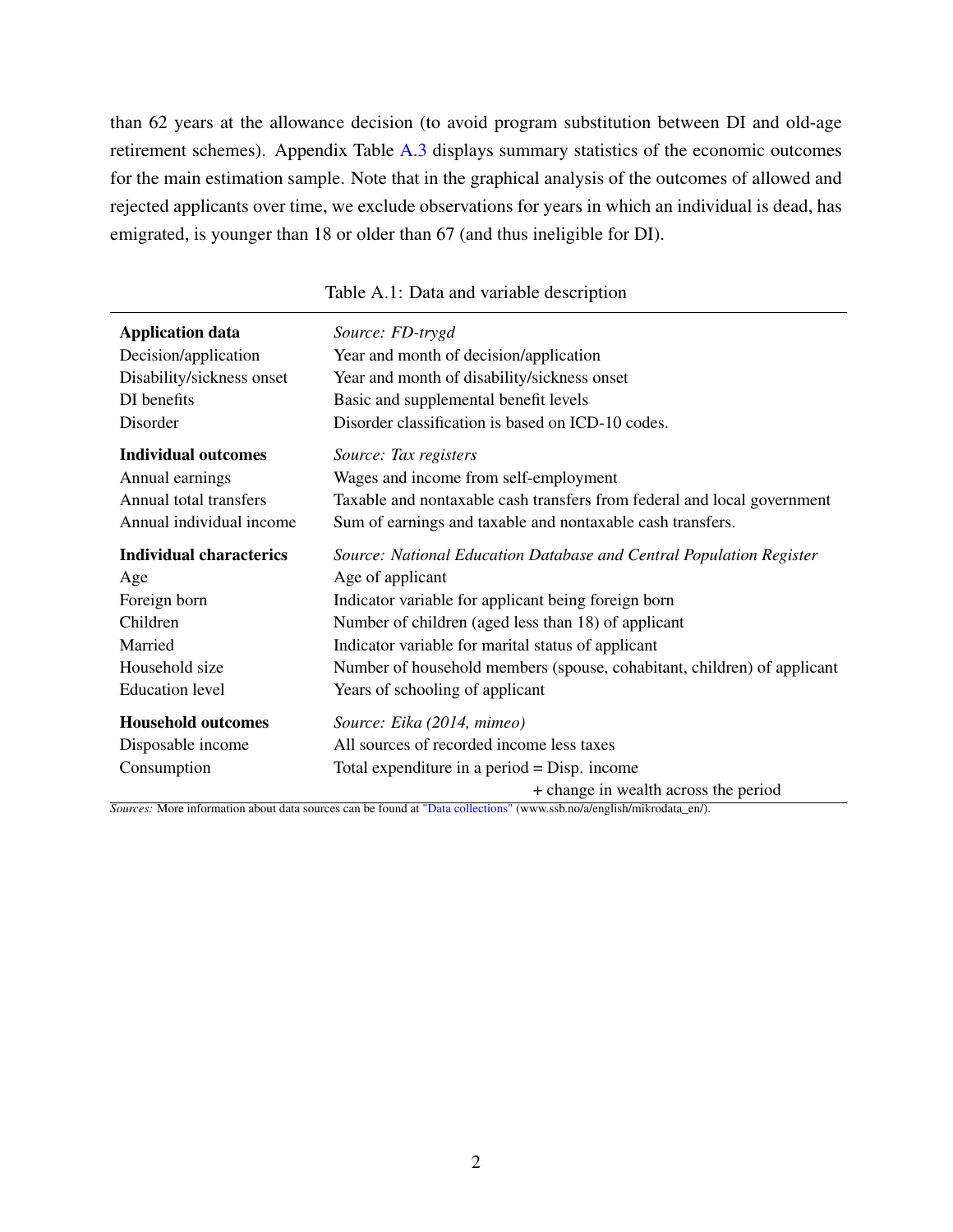<span id="page-12-0"></span>

|                               | <b>Initial application</b> |         | <b>Final application</b> |        |  |
|-------------------------------|----------------------------|---------|--------------------------|--------|--|
|                               | No reapplication           |         | Reapplication            |        |  |
| Allowed applicant:            | ✓                          |         | ✓                        |        |  |
| Rejected applicant:           |                            |         |                          |        |  |
| Age (at the time of decision) | 50.42                      | 43.44   | 48.74                    | 44.20  |  |
|                               | [10.47]                    | [10.41] | [9.46]                   | [9.48] |  |
| Female                        | 0.55                       | 0.60    | 0.60                     | 0.58   |  |
|                               | [0.50]                     | [0.49]  | [0.49]                   | [0.49] |  |
| Married                       | 0.58                       | 0.50    | 0.53                     | 0.47   |  |
|                               | [0.49]                     | [0.50]  | [0.50]                   | [0.50] |  |
| Foreign born                  | 0.06                       | 0.18    | 0.11                     | 0.26   |  |
|                               | [0.25]                     | [0.38]  | [0.31]                   | [0.44] |  |
| Years of Schooling            | 10.92                      | 10.23   | 10.36                    | 9.30   |  |
|                               | [3.21]                     | [4.19]  | [3.49]                   | [4.59] |  |
| Children below age 18         | 0.41                       | 0.98    | 0.60                     | 1.02   |  |
|                               | [0.85]                     | [1.22]  | [1.03]                   | [1.30] |  |
| Musculoskeletal disorders     | 0.36                       | 0.42    | 0.40                     | 0.42   |  |
|                               | [0.48]                     | [0.49]  | [0.49]                   | [0.49] |  |
| Mental disorders              | 0.26                       | 0.29    | 0.31                     | 0.29   |  |
|                               | [0.44]                     | [0.45]  | [0.46]                   | [0.45] |  |
| Number of observations        | 127,050                    | 12,802  | 20,445                   | 2,514  |  |

| Table A.2: Descriptive statistic of different types of applicants |  |  |
|-------------------------------------------------------------------|--|--|
|-------------------------------------------------------------------|--|--|

Standard deviations [in square brackets]

*Notes:* This table displays means for applicants and re-applicants. The applicant sample consists of all claims made during the period 1998-2004 by individuals who are at most 62 years of age. The sample of re-applicants (see section [A.1\)](#page-10-1) is a subgroup of the initially denied applicant sample. Unless otherwise stated, all characteristics are measured the year before application. Nominal values are deflated to 2005 and represented in US dollars using the average exchange rate  $\gamma NOK = 6$ .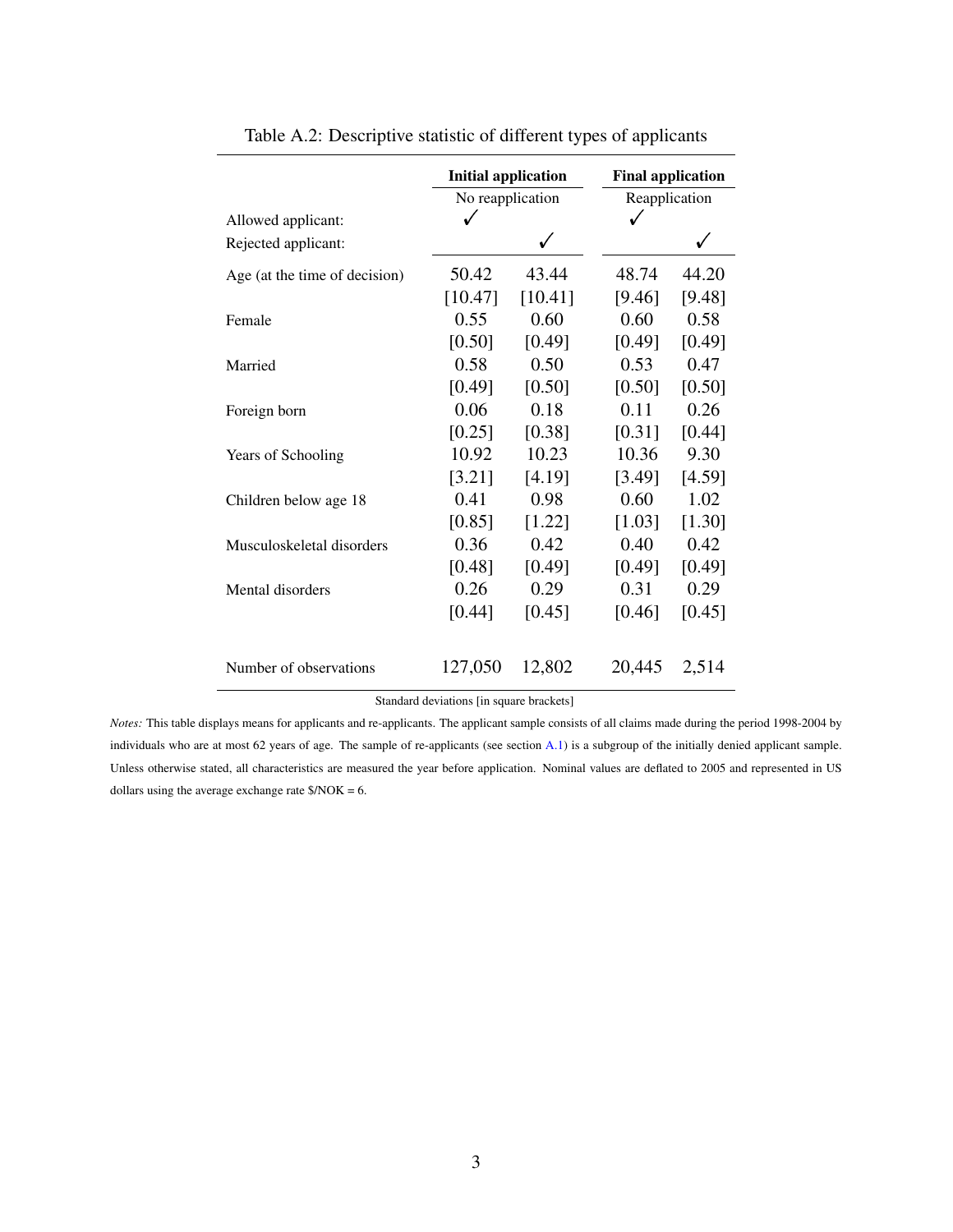<span id="page-13-0"></span>

| Period:                  | $0-5$ years<br><b>After Decision</b> |         | 5-1 years<br><b>Before Onset</b> |         | 5-1 year<br><b>Before Decision</b> |         |
|--------------------------|--------------------------------------|---------|----------------------------------|---------|------------------------------------|---------|
| Allowed applicant:       |                                      |         | √                                | ✓       | √                                  |         |
| Rejected applicant:      |                                      |         |                                  |         |                                    | √       |
| A: Individual earnings   | 8.47                                 | 22.64   | 42.85                            | 28.12   | 35.38                              | 24.97   |
|                          | [11.31]                              | [17.76] | [23.15]                          | [23.57] | [23.35]                            | [21.63] |
| B: Individual transfers  | 27.81                                | 17.98   | 4.49                             | 9.77    | 9.19                               | 13.00   |
|                          | [10.85]                              | [13.63] | [7.69]                           | [11.08] | [10.33]                            | [11.43] |
| C: Household income      | 32.07                                | 25.50   | 31.57                            | 24.72   | 31.32                              | 24.92   |
|                          | [10.55]                              | [11.23] | [12.21]                          | [11.46] | [11.93]                            | [11.43] |
| D: Household consumption | 34.71                                | 29.30   | 32.67                            | 27.20   | 32.78                              | 27.87   |
|                          | [15.40]                              | [16.03] | [15.99]                          | [15.18] | [14.96]                            | [15.06] |
| Number of observations   | 128,386                              | 12,984  | 116,115                          | 12,450  | 130,453                            | 13,113  |

#### Table A.3: Summary statistics of economic outcomes for estimation sample

*Note:* This table shows mean outcomes for the groups of allowed and rejected applicant for three periods: 'After decision' is the average 0-5 years after decision; 'before onset' is the average 1-5 years before disability onset; 'before decision' is the average 1-5 years prior to decision. The sample consists of all applicants during the period 1998-2004 who did not re-apply and were at most 62 years at the time of the decsion. Household variables are per capita, and nominal values are deflated to 2005, represented in US dollars using the average exchange rate \$/NOK = 6.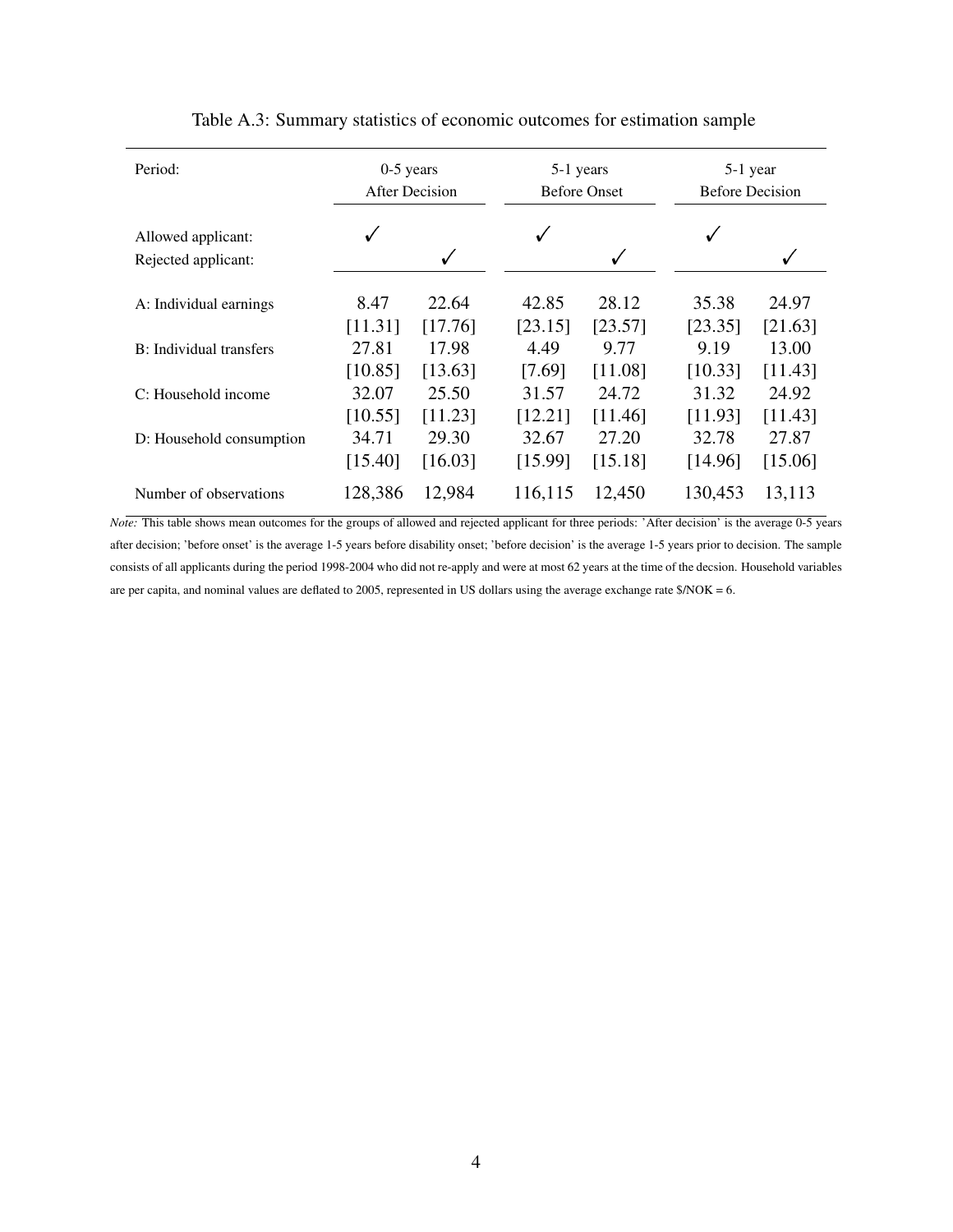#### A.2 Additional figures and tables

This appendix provides additional tables and figures.

Figure [A.1](#page-14-0) shows the trends in individual income for rejected and awarded DI applicants. Annual individual income is the sum of total transfers and earnings (adjusted by household size to be comparable to household disposable income in graph (c) of Figure 1 in the paper). By comparing this figure to graph (c) in Figure 1, we can see the role of the spouse in the changes in disposable income.

Table [A.4](#page-15-0) adds controls to the regressions reported in Table 1 of the paper.

Figure [A.2](#page-16-0) plots economic outcomes of awarded and rejected DI applicants, before disability onset (year -8 to 1) and after the allowance decision (year 1 to 8) . In year 0, we report the mean outcome over the period from disability onset to allowance decision.

In Figure [A.3,](#page-17-0) we redo Figure 1 in the paper, except that we now look at the sample of applicants who are initially denied, reapply and are either awarded or rejected upon reapplication. In this figure, year 0 refers to the time of the decision on the reapplicaiton.

In Table [A.5,](#page-18-0) we redo Table 1 in the paper, except that we now look at the sample of applicants who are initially denied, reapply and are either awarded or rejected upon reapplication. In this table, decision refers to the outcome of the reapplication.

<span id="page-14-0"></span>Figure A.1: Individual income of awarded and rejected applicants, before and after DI decision (\$1,000)



*Note:* Individual income (earnings and total transfers) are adjusted for household size. Nominal values are deflated to 2005, represented in US dollars using the average exchange rate  $\gamma NOK = 6$ .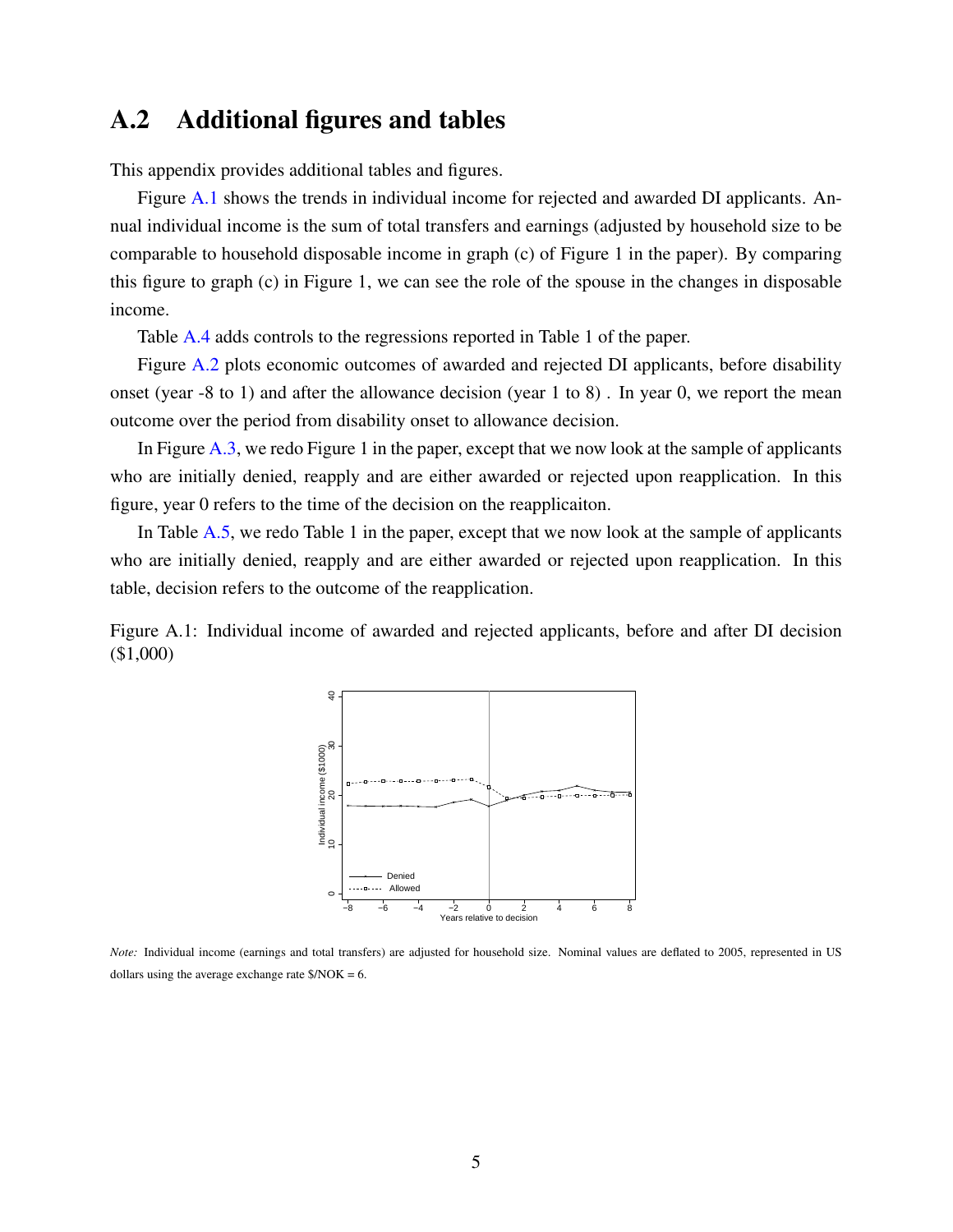|                         | Difference | Changes in outcomes |              |                 | Difference-in-differences |                 |           |
|-------------------------|------------|---------------------|--------------|-----------------|---------------------------|-----------------|-----------|
|                         | Post       | Post decision -     |              | Post decision - |                           | Post decision - |           |
|                         | decision   |                     | pre decision |                 | pre onset                 |                 | pre onset |
| Estimation sample:      |            |                     |              |                 |                           |                 |           |
| Allowed applicant:      | √          | √                   |              |                 |                           |                 |           |
| Rejected applicant:     | ✓          |                     | ✓            |                 | $\checkmark$              |                 |           |
|                         | (1)        | (2)                 | (3)          | (4)             | (5)                       | (6)             | (7)       |
| Individual:             |            |                     |              |                 |                           |                 |           |
| A: Earnings             | $-14.55$   | $-26.84$            | $-2.31$      | $-35.58$        | $-4.60$                   | $-24.54$        | $-31.00$  |
|                         | (0.16)     | (0.06)              | (0.16)       | (0.07)          | (0.19)                    | (0.17)          | (0.20)    |
| <b>B</b> : Transfers    | 10.23      | 18.63               | 4.98         | 24.00           | 8.22                      | 13.64           | 15.70     |
|                         | (0.12)     | (0.04)              | (0.12)       | (0.04)          | (0.14)                    | (0.12)          | (0.15)    |
| Household (per capita): |            |                     |              |                 |                           |                 |           |
| C: Disposable income    | 2.43       | 0.77                | 0.61         | 0.91            | 1.13                      | 0.17            | $-0.23$   |
|                         | (0.09)     | (0.02)              | (0.07)       | (0.03)          | (0.09)                    | (0.07)          | (0.09)    |
| D: Consumtion           | 1.22       | 1.96                | 1.46         | 2.95            | 2.41                      | 0.50            | 0.53      |
|                         | (0.14)     | (0.04)              | (0.14)       | (0.05)          | (0.15)                    | (0.14)          | (0.16)    |
| <b>Observations</b>     | 141,370    | 258,839             | 26,097       | 242,130         | 25,253                    | 284,936         | 267,383   |

<span id="page-15-0"></span>Table A.4: Awarded and rejected applicants: Differences and changes in economic outcomes, with controls (\$1,000)

*Note:* In this table, we add controls to the regression results reported in Table 1 of the paper. We control for all background characteristics, listed in Table [A.2.](#page-12-0) We allow for a flexible functional form by including a large set of dummies for different values of the covariates. Standard errors (in parenthesis) are robust to heteroscedasticity and clustered at the individual level. Household variables are per capita, and nominal values are deflated to 2005, represented in US dollars using the average exchange rate \$/NOK = 6.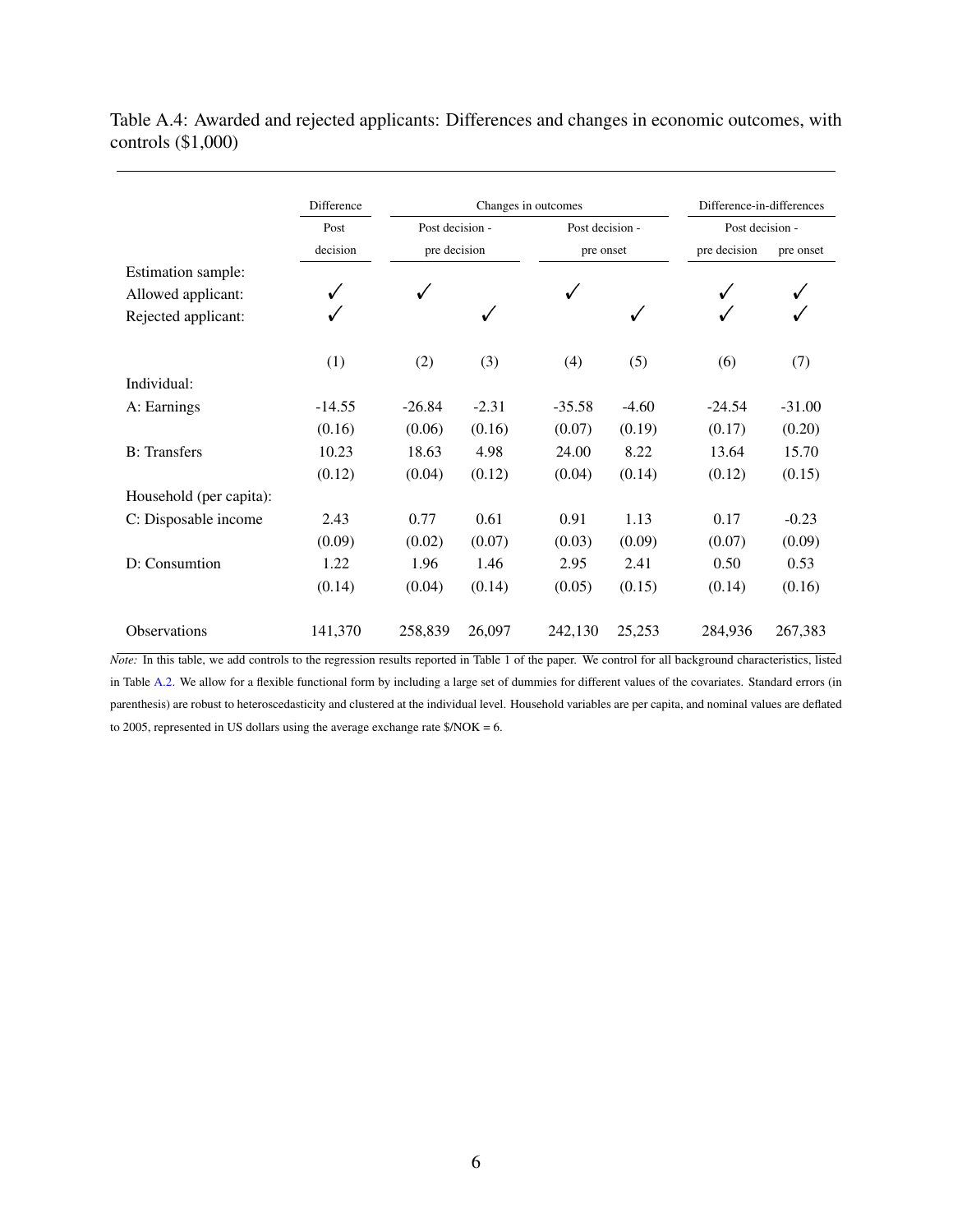<span id="page-16-0"></span>Figure A.2: Economic outcomes of awarded and rejected applicants, before disability onset and after DI decision (\$1,000)



*Note:* The years -8 to -1 are relative to the year of disability onset. In year 0, we report the mean outcome over the period from disability onset to allowance decision. The years from 1 to 8 are relative to decision. Household variables are per capita, and nominal values are deflated to 2005, represented in US dollars using the average exchange rate \$/NOK = 6.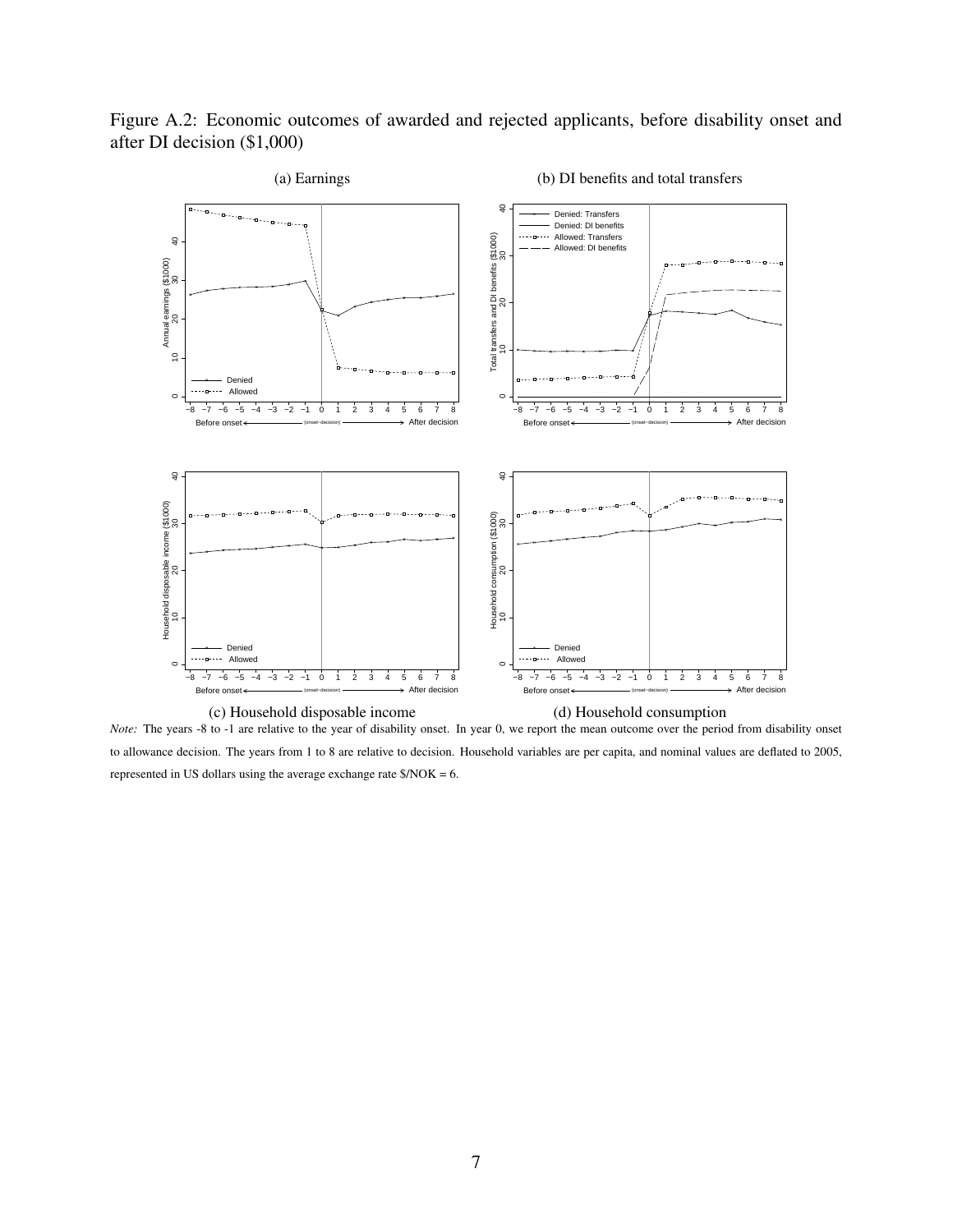(a) Earnings (b) DI benefits and total transfers  $\overline{a}$  $\overline{a}$  10 20 30 40 10 20 30 40 Denied: Transfers Denied: DI benefits Total transfers and DI benefits (\$1000)<br>10<br>20 Total transfers and DI benefits (\$1000) Allowed: Transfers Allowed: DI benefits Annual earnings (\$1000)<br>10 20 20 Annual earnings (\$1000) Denied ------- Allowed  $\circ$  $\circ$ −8 −6 −4 −2 0 2 4 6 8 Years relative to decision −8 −6 −4 −2 0 2 4 6 8 Years relative to decision  $\overline{40}$  $\overline{a}$  10 20 30 40 10 20 30 40 Household disposable income (\$1000)<br>10<br>20 Household disposable income (\$1000) Household consumption (\$1000)<br>10<br>20 Household consumption (\$1000) Denied Denied  $\ddotsc$  Allowed Allowed  $\circ$ −8 −6 −4 −2 0 2 4 6 8 Years relative to decision −8 −6 −4 −2 0 2 4 6 8 Years relative to decision

<span id="page-17-0"></span>Figure A.3: Economic outcomes of awarded and rejected re-applicants, before and after DI decision (\$1,000)

(c) Household disposable income (d) Household consumption *Notes:* The sample consist of applicants who are initially denied, reapply and are either awarded or rejected upon reapplication during the period 1998-2004 who were at most 62 years at the time of the decision. Household variables are per capita, and nominal values are deflated to 2005, represented in US dollars using the average exchange rate \$/NOK = 6.